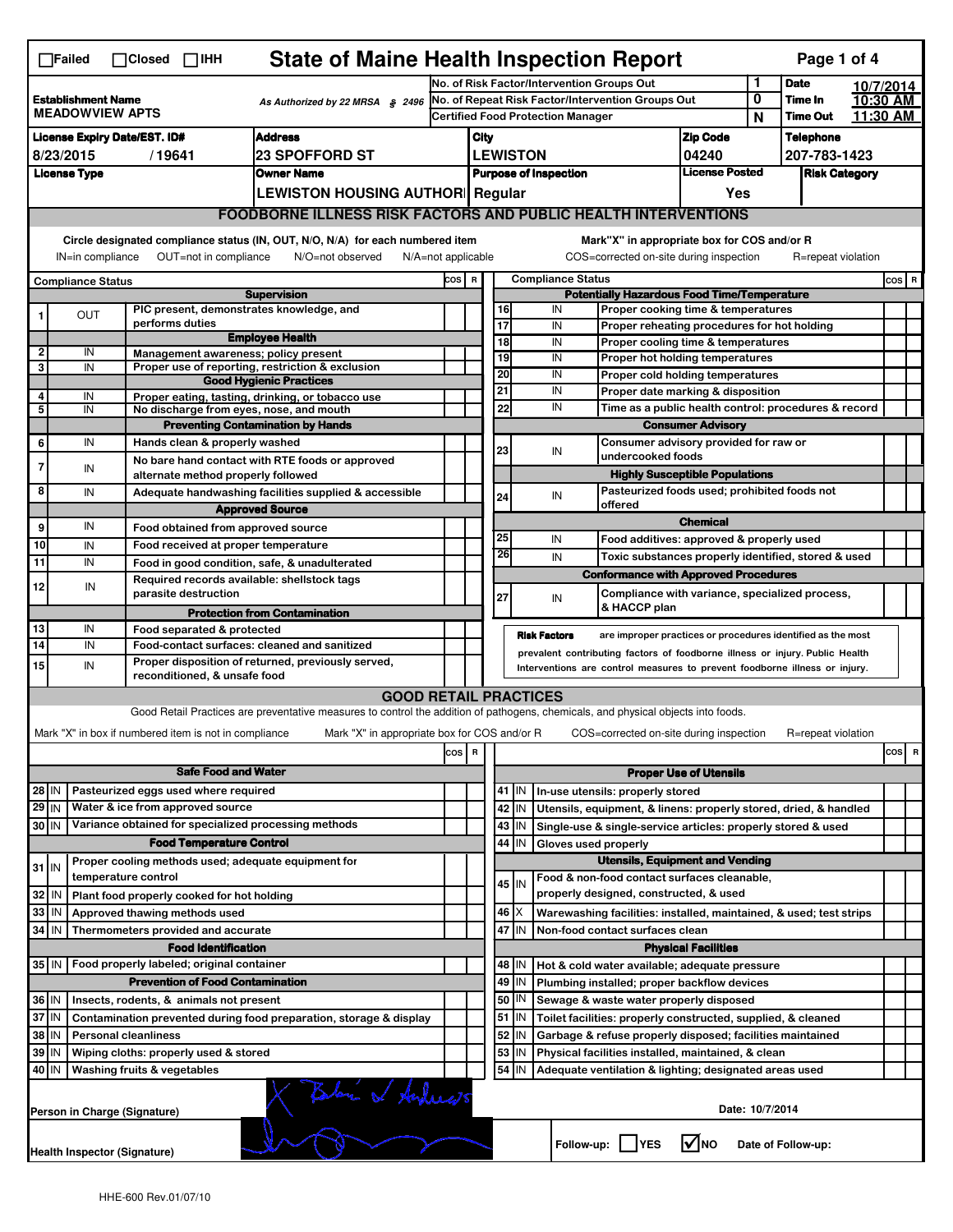|                                                     | Page 2 of 4                             |                                 |                                 |              |                           |                                  |  |  |  |  |  |
|-----------------------------------------------------|-----------------------------------------|---------------------------------|---------------------------------|--------------|---------------------------|----------------------------------|--|--|--|--|--|
| <b>Establishment Name</b><br><b>MEADOWVIEW APTS</b> |                                         | As Authorized by 22 MRSA § 2496 | 10/7/2014<br>Date               |              |                           |                                  |  |  |  |  |  |
| License Expiry Date/EST. ID#<br>8/23/2015<br>/19641 | <b>Address</b><br><b>23 SPOFFORD ST</b> |                                 | City / State<br><b>LEWISTON</b> | / ME         | <b>Zip Code</b><br>104240 | <b>Telephone</b><br>207-783-1423 |  |  |  |  |  |
|                                                     | <b>Temperature Observations</b>         |                                 |                                 |              |                           |                                  |  |  |  |  |  |
| Location                                            | Temperature                             |                                 |                                 | <b>Notes</b> |                           |                                  |  |  |  |  |  |
| Cooler                                              | 40                                      |                                 |                                 |              |                           |                                  |  |  |  |  |  |
| hot water                                           | 110 plus                                |                                 |                                 |              |                           |                                  |  |  |  |  |  |



**Date: 10/7/2014**

**Health Inspector (Signature)**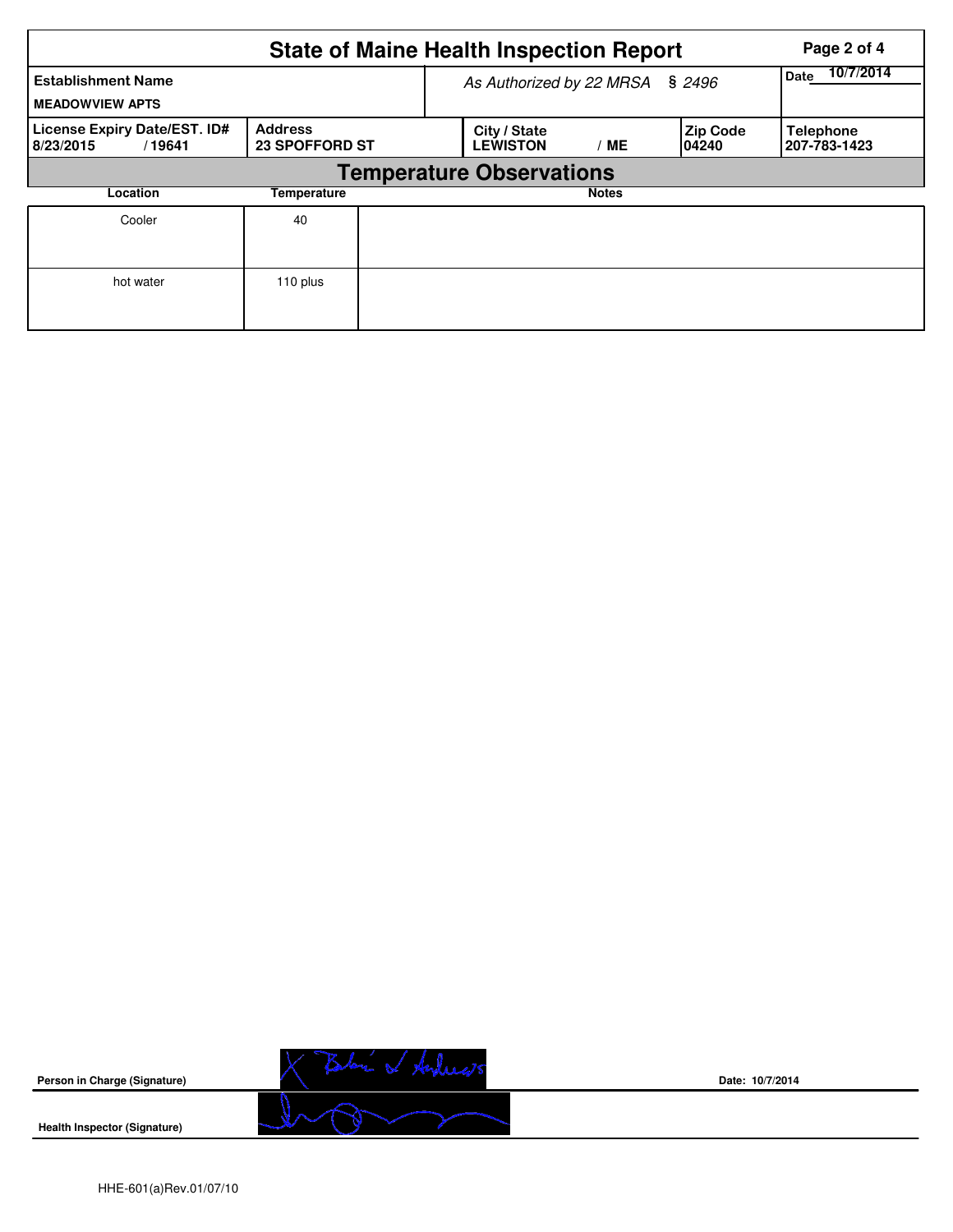|                                                                                                                                                    | Page 3 of 4                             |                                 |    |                          |  |  |  |  |
|----------------------------------------------------------------------------------------------------------------------------------------------------|-----------------------------------------|---------------------------------|----|--------------------------|--|--|--|--|
| <b>Establishment Name</b><br><b>MEADOWVIEW APTS</b>                                                                                                | <b>Date</b>                             |                                 |    |                          |  |  |  |  |
| License Expiry Date/EST. ID#<br>8/23/2015<br>/ 19641                                                                                               | <b>Address</b><br><b>23 SPOFFORD ST</b> | City / State<br><b>LEWISTON</b> | ME | <b>Zip Code</b><br>04240 |  |  |  |  |
| <b>Observations and Corrective Actions</b>                                                                                                         |                                         |                                 |    |                          |  |  |  |  |
| Violations cited in this report must be corrected within the time frames below, or as stated in sections<br>8-405.11 and 8-406.11 of the Food Code |                                         |                                 |    |                          |  |  |  |  |

1: 2-102.12: N: No Certified Food Protection Manager.

INSPECTOR NOTES: needed

46: 4-302.14: N: No chemical test kit available.

INSPECTOR NOTES: needed



**Date: 10/7/2014**

**Health Inspector (Signature)** 

**Person in Charge (Signature)**